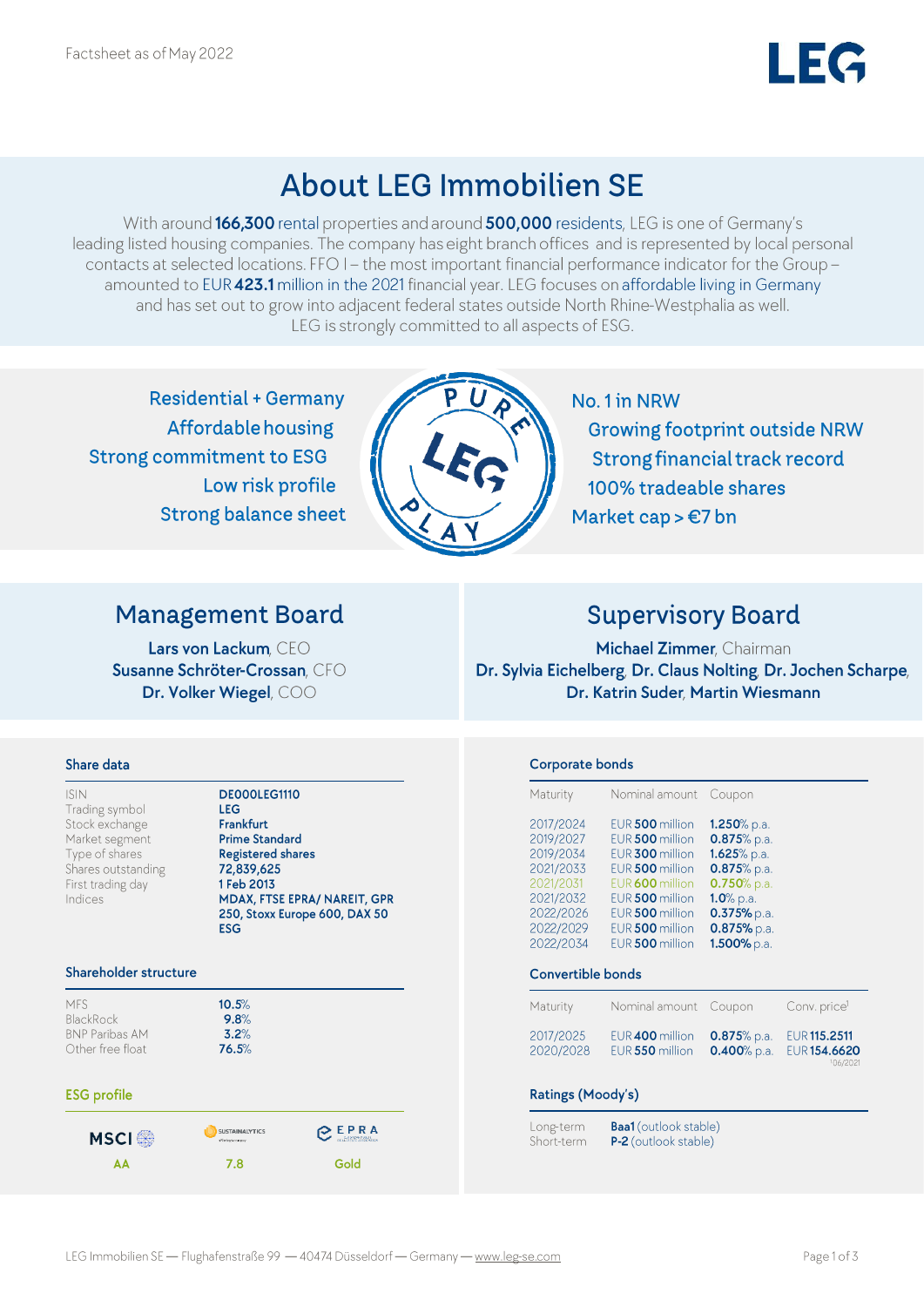# LEG

| <b>Key figures</b>                     |        | 2016       | 2017            | 2018            | 2019       | 2020       | 2021       | 5y CAGR |
|----------------------------------------|--------|------------|-----------------|-----------------|------------|------------|------------|---------|
|                                        |        |            |                 |                 |            |            |            |         |
| Residential Portfolio - units          | units  | 128.488    | 130.085         | 133.969         | 134.031    | 144.530    | 166.189    | 5,3%    |
| o/w NRW                                | units  | 126.594    | 128.209         | 132.119         | 129.490    | 132.388    | 133.376    | 1,0%    |
| o/w outside NRW                        | units  | 1.894      | 1.876           | 1.850           | 4.541      | 12.142     | 32.813     | 76,9%   |
| Share outside NRW                      | %      | 1,5        | 1,4             | 1,4             | 3,4        | 8,4        | 19,7       | 68,0%   |
| In-place rent (residential)            | €/sqm  | 5,28       | 5,50            | 5,65            | 5,82       | 5,94       | 6,13       | 3,0%    |
| L-f-I rent development (residential)   | %      | 2,5        | 3,3             | 3,0             | 2,9        | 2,3        | 3,2        | 5,1%    |
|                                        |        |            |                 |                 |            |            |            |         |
| In-place rent (subisdised)             | €/sqm  | 4,67       | 4,74            | 4,77            | 4,80       | 4,93       | 5,00       | 1,4%    |
| Share of portfolio (subsidised)        | %      | 28,9       | 26,8            | 26,1            | 25,1       | 24,9       | 22,0       | $-5,3%$ |
|                                        |        |            |                 |                 |            |            |            |         |
| FTE (year-end)                         | #      | 838        | 1.145           | 1.213           | 1.288      | 1.444      | 1.588      | 13,6%   |
| FTE (average)                          | #      | 846        | 1.138           | 1.182           | 1.257      | 1.354      | 1.515      | 12,4%   |
| Total investment                       | €/unit | 1.164,3    | 1.441,4         | 1.886,3         | 2.203,2    | 2.689,4    | 2.720,4    | 18,5%   |
| Energy efficient modernisation         | ~units | nd         | 5.000           | 6.000           | 4.800      | 6.200      | 4.655      |         |
| Tenants' average length-of-stay        | years  | 11,8       | 11,9            | 11,8            | 11,9       | 11,6       | 11,5       |         |
|                                        |        |            |                 |                 |            |            |            |         |
| <b>Financials</b>                      |        | 2016       | 2017            | 2018            | 2019       | 2020       | 2021       | 5y CAGR |
|                                        |        |            |                 |                 |            |            |            |         |
| Net cold rent                          | €m     | 511,7      | 534,7           | 560,2           | 586,1      | 627,3      | 683,9      | 6,0%    |
| Net rental and lease income            | €m     | 373,1      | 399,4           | 418,6           | 435,0      | 429,8      | 522,1      | 7,0%    |
| Net rental and lease income (adj.)     | €m     | 381,1      | 408,9           | 430,5           | 453,2      | 493,0      | 540,0      | 7,2%    |
| EBITDA (adj.)                          | €m     | 355,7      | 385,7           | 405,2           | 426,5      | 466,9      | 512,2      | 7,6%    |
| FFO <sub>I</sub>                       | €m     | 268,3      | 295,3           | 318,6           | 341,3      | 383,2      | 423,1      | 9,5%    |
| FFO I services                         | €m     | 9          | 15              | 16              | 23         | 31         | 39         | 34,1%   |
|                                        |        |            |                 |                 |            |            |            |         |
| Net rental income margin               | $\%$   | 72,9       | 74,7            | 74,7            | 74,2       | 68,5       | 76,3       |         |
| Net rental income margin (adj.)        | $\%$   | 74,5       | 76,5            | 76,8            | 77,3       | 78,6       | 79,0       |         |
| EBITDA margin (adj.)                   | %      | 69,5       | 72,1            | 72,3            | 72,8       | 74,4       | 74,9       |         |
| FFO I margin                           | $\%$   | 52,4       | 55,2            | 56,9            | 58,2       | 61,1       | 61,9       |         |
| Admin. cost ratio (adj.)               | $\%$   | 6,3        | 6,2             | 6,1             | 5,7        | 5,3        | 5,3        |         |
| Capex                                  | €m     | 77,6       | 115,5           | 178,9           | 206,7      | 290,4      | 341,2      | 34,5%   |
| Maintenance                            | €m     | 72,0       | 72,0            | 73,8            | 88,6       | 98,3       | 110,9      | 9,0%    |
| Total investments                      | €m     | 149,6      | 187,5           | 252,7           | 295,3      | 388,7      | 452,1      | 24,8%   |
| Total investments (adj.)               | €/sqm  | 18,2       | 22,4            | 29,4            | 33,9       | 41,0       | 42,5       | 18,5%   |
|                                        |        |            |                 |                 |            |            |            |         |
| EPRA NAV/ NTA (from FY 2020)           | €m     | 4.641,0    | 5.753,0         | 6.613,7         | 7.273,0    | 9.247,6    | 11.149,1   |         |
| Net debt                               | €m     | 3.607,6    | 4.014,2         | 4.364,5         | 4.570,9    | 5.502,8    | 8.182,1    | 17,8%   |
| Average debt maturity                  | years  | 11,0       | 8,1             | 7,6             | 8,1        | 7,4        | 7,5        | $-7,4%$ |
| Average interest cost <sup>3</sup>     | $\%$   | 2,04       | 1,74            | 1,58            | 1,43       | 1,33       | 1,21       |         |
| <b>LTV</b>                             | $\%$   | 44,9       | 42.3            | 40,7            | 37,7       | 37,6       | 42.8       |         |
| Net debt/ EBITDA                       | X      | 10,2       | 10,4            | 10,8            | 10,7       | 11,8       | 12,6       |         |
| Shareholders' equity                   | €m     |            |                 |                 |            |            |            |         |
| Equity ratio                           | $\%$   | 3.414,5    | 4.087,4<br>41,1 | 4.757,6<br>42,7 | 5.909,9    | 7.365,6    | 8.927,9    | 21,2%   |
|                                        |        | 40,7       |                 |                 | 45,9       | 48,4       | 43,6       | 1,4%    |
| FFO I per share                        | €      | 4,26       | 4,67            | 5,04            | 5,27       | 5,44       | 5,84       | 6,5%    |
| Dividend per share <sup>1</sup>        | $\in$  | 2,76       | 3,04            | 3,53            | 3,60       | 3,78       | 4,07       | 8,1%    |
| Target payout ratio (based on FFO I) % |        | 65         | 65              | 70              | 70         | 70         | 70         |         |
| Actual payout ratio                    | %      | 65,0       | 65,1            | 70,0            | 75,3       | 71,1       | 70,1       |         |
| Dividend paid <sup>2</sup>             | €m     | 141,9      | 174,4           | 192,1           | 223,1      | 257,0      | 272,5      | 13,9%   |
| EPRA NTA per share                     | €      | 67,79      | 83,81           | 96,1            | 105,39     | 122,65     | 146,1      | 16,6%   |
| Shares (year-end)                      | $\#$   | 63.188.185 | 63.188.185      | 63.188.185      | 69.009.836 | 72.095.943 | 72.839.625 | 2,9%    |
| Shares (year-end, weighted)            | $\#$   | 63.013.853 | 63.188.185      | 63.188.185      | 64.820.501 | 70.431.265 | 72.482.244 | 2,8%    |
|                                        |        |            |                 |                 |            |            |            |         |

1 Dividend for the respective financial year. 2 Payout during financial year for previous financial year. 3 FY 2021 adjusted for short maturity bridge financing for an acquisition.